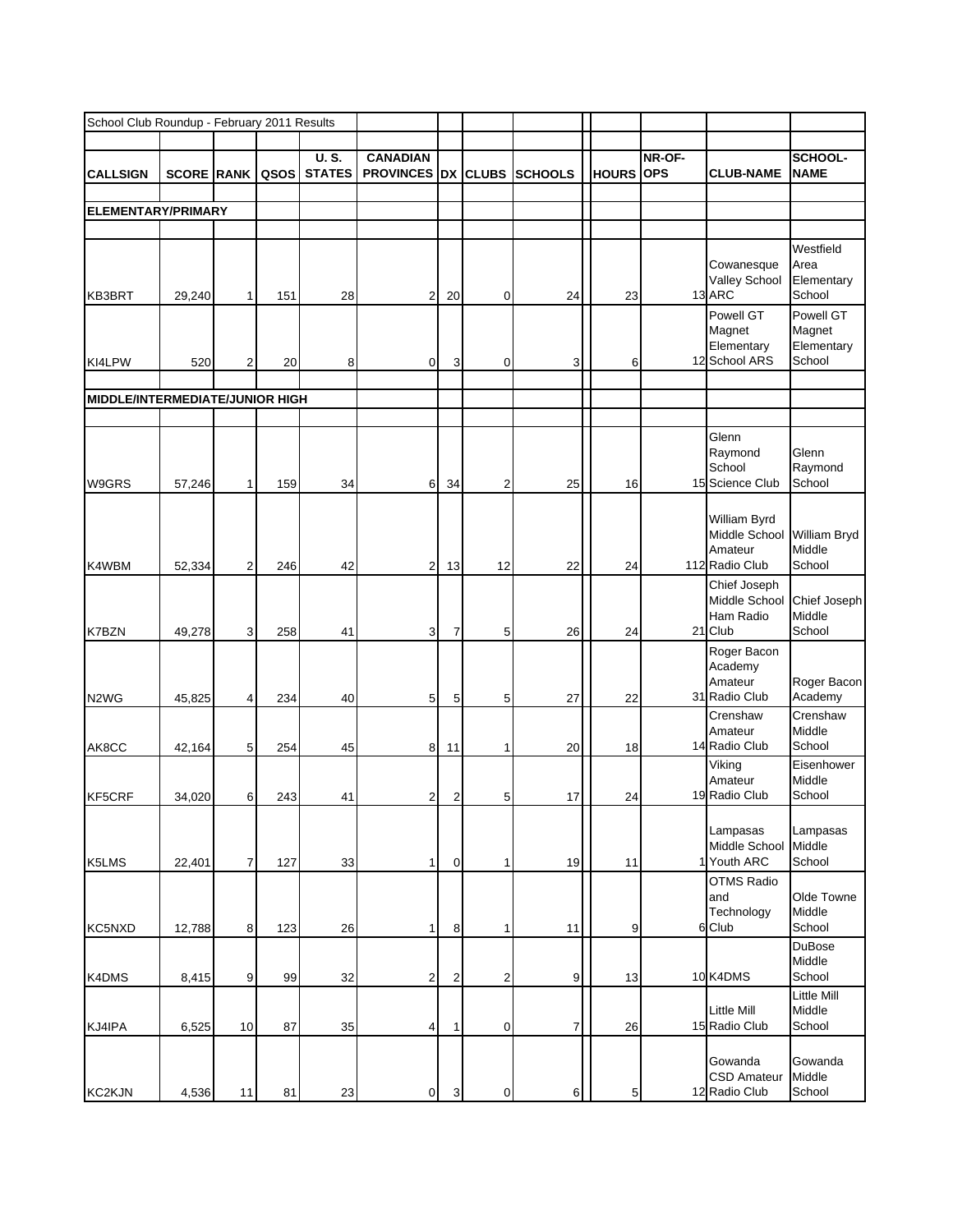|                    |        |    |     |    |                 |             |                         |      |    | Central                                                                | Central<br>Square                                          |
|--------------------|--------|----|-----|----|-----------------|-------------|-------------------------|------|----|------------------------------------------------------------------------|------------------------------------------------------------|
| KC2ILA             | 4,510  | 12 | 55  | 21 | 2               | 11          | 1                       | 9    | 20 | Square Middle<br>14 School ARC                                         | Middle<br>School                                           |
| <b>WA7JMS</b>      | 714    | 13 | 10  | 6  | $\overline{0}$  | $\mathbf 0$ | 0                       | 9    | 7  | Johnston<br>Middle School<br>5ARC                                      | Johnston<br>Middle<br>School                               |
| KI6ZON             | 14     | 14 | 2   | 2  | $\overline{0}$  | $\mathbf 0$ | 0                       | 1    | 5  | <b>ExL Amateur</b><br>5 Radio Club                                     | Lawrence<br>Jones Middle<br>School                         |
|                    |        |    |     |    |                 |             |                         |      |    |                                                                        |                                                            |
| <b>SENIOR HIGH</b> |        |    |     |    |                 |             |                         |      |    |                                                                        |                                                            |
| WB4HS              | 91,494 |    | 366 | 44 | $\overline{a}$  | 17          | 7                       | 31   | 24 | William Byrd<br>24 HS ARC                                              | William Byrd<br><b>High School</b>                         |
| N4HVH              | 81,900 | 2  | 267 | 38 | $\overline{4}$  | 20          | 11                      | 30   | 24 | <b>Hidden Valley</b><br>High School<br>22 ARC                          | Hidden<br>Valley High<br>School                            |
| K9SOU              | 55,440 | 3  | 263 | 33 | 5 <sub>5</sub>  | 11          | $\overline{2}$          | 23   | 24 | Bloomington<br><b>High School</b><br>South<br>Amateur<br>10 Radio Club | Bloomington<br><b>High School</b><br>South                 |
| K5LBJ              | 54,901 | 4  | 340 | 39 | $\overline{2}$  | 8           | 1                       | 22   | 14 | LBJ High<br>9 School ARC                                               | Liberal Arts<br>& Science<br>Academy<br><b>High School</b> |
| W4FOS              | 40,152 | 5  | 239 | 41 | $5\phantom{.0}$ | 18          | $\overline{2}$          | 20   | 19 | 20 W4FOS                                                               | Chesapeake<br>Center for<br>Science and<br>Technology      |
| KF5IYL             | 29,502 | 6  | 198 | 38 | $\overline{2}$  | 3           | 3                       | 20   | 8  | <b>SLCA Radio</b><br>1 Club                                            | Swan Lake<br>Christian<br>Acadamy                          |
| ND8GA              | 28,320 | 7  | 177 | 42 | $\overline{4}$  | 10          | $\overline{c}$          | 20   | 21 | Gilmour<br>Academy<br>Amateur<br>3 Radio Club                          | Gilmour<br>Academy                                         |
| WE5PT              | 25,434 | 8  | 162 | 36 | 3 <sup>1</sup>  | $\pmb{0}$   | 4                       | 22   | 13 | Pine Tree<br><b>High School</b><br>Amateur<br>8 Radio Club             | Pine Tree<br><b>High School</b>                            |
| KJ4LS              | 18,720 | 9  | 130 | 27 | 5               | 11          | 3                       | 19   | 17 | Living Science<br>Amateur<br>4 Radio Club                              | Living<br>Science<br>Home<br><b>Studies</b>                |
| NQ9P               | 18,216 | 10 | 140 | 30 | $2\vert$        | 11          | 2                       | 9    | 18 | <b>PANA</b><br><b>SCHOOLS</b><br>AMATEUR<br>4 RADIO CLUB               | PANA HIGH<br>SCHOOL                                        |
| K3NHC              | 5,110  | 11 | 70  | 20 | $\overline{c}$  | 1           | 0                       | $10$ | 13 | North Hills HS<br>6 AREC                                               | <b>North Hills</b><br>HS                                   |
| <b>KD0MYW</b>      | 3,526  | 12 | 41  | 17 | 1               | 9           | $\overline{\mathbf{c}}$ | 11   | 14 | Tonanoxie<br>High School<br>Amateur<br>8 Radio Club                    | Tonganoxie<br><b>High School</b>                           |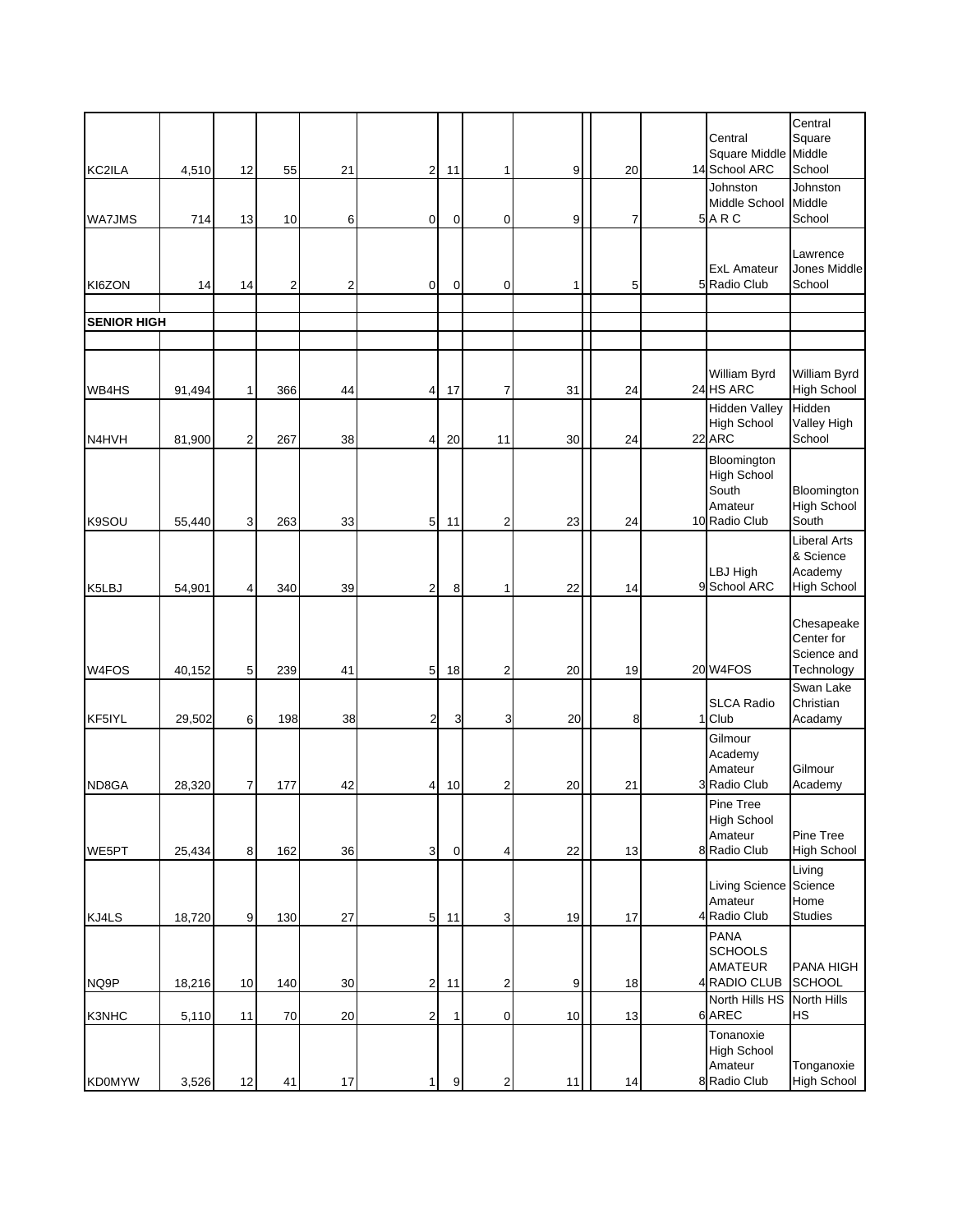| KC4TIX                       | 1,216   | 13             | 16             | 12 | $\mathbf 0$    | 0  | $\mathbf 2$ | 12             | 14             | St. Clair<br>County High<br>School<br>Amateur<br>5 Radio Club                                           | St. Clair<br>County High<br>School                      |
|------------------------------|---------|----------------|----------------|----|----------------|----|-------------|----------------|----------------|---------------------------------------------------------------------------------------------------------|---------------------------------------------------------|
| <b>KD0MVT</b>                | 1,120   | 14             | 20             | 14 | $\mathbf{1}$   | 1  | 0           | 8              | 9              | Basehor-<br>Linwood High<br>12 School ARC                                                               | Basehor<br>Linwood<br><b>High School</b>                |
| W2CXN                        | 44      | 15             | 4              | 1  | $\mathbf 0$    | 0  | 0           | $\overline{c}$ | $\overline{2}$ | Brooklyn<br><b>Technical High</b><br>School<br>Amateur<br>Radio and<br>Wireless<br>Technology<br>7 Club | Brooklyn<br>Technical<br><b>High School</b>             |
| W2CLE                        | 12      | 16             | $\overline{c}$ | 1  | $\mathbf 0$    | 0  | $\mathbf 0$ | 1              | 1              | Stuyvesant HS Stuyvesant<br>4 ARC                                                                       | <b>High School</b>                                      |
| <b>COLLEGE/UNIVERSITY</b>    |         |                |                |    |                |    |             |                |                |                                                                                                         |                                                         |
|                              |         |                |                |    |                |    |             |                |                |                                                                                                         |                                                         |
| W7ASU                        | 308,826 | 1              | 767            | 45 | $\overline{7}$ | 18 | 9           | 58             | 24             | Amateur<br>Radio Society<br>at Arizona<br><b>State</b><br>10 University                                 | Arizona<br><b>State</b><br>University                   |
| W6RFU                        | 78,400  | $\overline{2}$ | 392            | 45 | 5              | 7  | 9           | 25             | 15.25          | Amateur<br>Radio Club at<br>3 UCSB                                                                      | University of<br>California<br>Santa<br>Barbara         |
| N6CP                         | 58,644  | 3              | 272            | 44 | 3              | 10 | 2           | 24             | 19.83          | Cal Poly<br>Amateur<br>15 Radio Club                                                                    | California<br>Polytechnic<br><b>State</b><br>University |
| K5LSU                        | 49,484  | 4              | 174            | 39 | 1 <sup>1</sup> | 27 | 3           | 21             | 18.60          | Amateur<br>Radio Society<br>at L.S.U.                                                                   | Louisiana<br><b>State</b><br>University                 |
| WOEEE                        | 8,455   | 5              | 94             | 23 | $\overline{2}$ | 9  | 0           | 11             | 11.3           | Missouri S&T<br>Amateur<br>3 Radio Club                                                                 | Missouri<br>University of<br>Science and<br>Technology  |
| W3UD                         | 3,570   | 6              | 70             | 23 | $\mathbf{2}$   | 1  | 5           | 3              | 3              | Amateur<br>Radio<br>Association at<br>the University<br>2 of Delaware                                   | University of<br>Delaware                               |
| <b>COLLEGE/UNIVERSITY/DX</b> |         |                |                |    |                |    |             |                |                |                                                                                                         |                                                         |
|                              |         |                |                |    |                |    |             |                |                |                                                                                                         |                                                         |
| ON4HTI                       | 32,680  | 1              | 231            | 21 | $\overline{5}$ | 31 | 9           | 4              | 22.16          | STARCom<br>9 ARC                                                                                        | KHBO dept.<br>IW&T                                      |
| <b>CLUB</b>                  |         |                |                |    |                |    |             |                |                |                                                                                                         |                                                         |